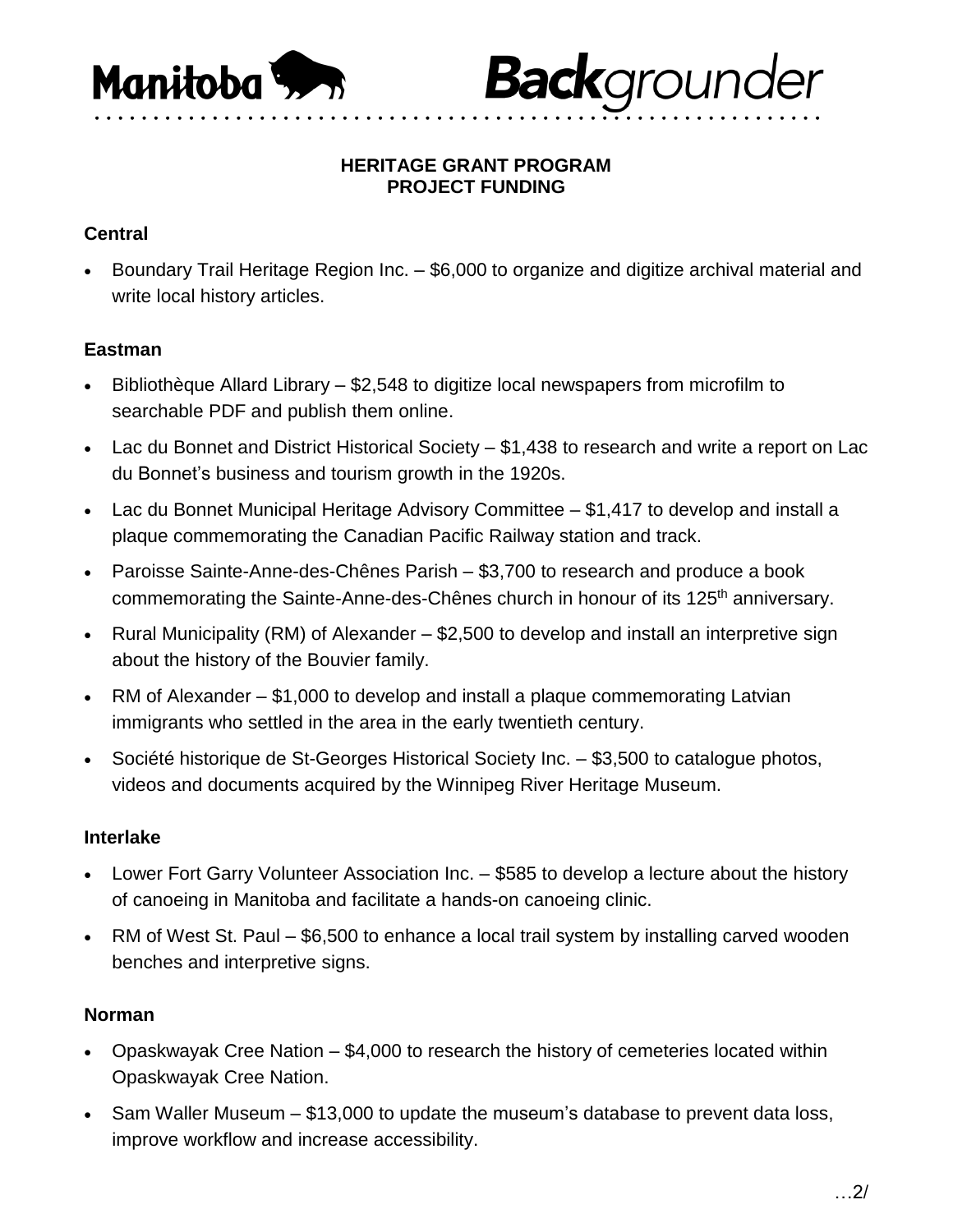# **Parkland**

 AirportMemorial80 – \$3,200 to develop and install memorials commemorating the Commonwealth Air Training Plan schools and the 48 individuals who lost their lives while training at the facility.

## **Westman**

- Brandon University \$10,000 to continue archeological investigations of pre-contact Indigenous horticultural activities.
- City of Brandon \$1,507 to support Doors Open Brandon, a free event that allows the public to visit historical buildings.
- RM of Prairie Lakes \$4,040 to develop a heritage website that will consolidate local information and resources.
- Turtle Mountain-Souris Plains Heritage Association \$4,500 to expand their local history website with a focus on educational resources.

## **Winnipeg**

- Assiniboine Park Conservancy Inc. \$1,000 to renew The Pooh Gallery exhibit.
- Assiniboine Park Conservancy Inc. \$1,000 to develop an exhibit of the work of Manitoba artist Clarence Tillenius.
- Assiniboine Park Conservancy Inc. \$1,500 to have Ivan Eyre's painting *Family* professionally cleaned and restored.
- Canadian Heritage Photography Foundation \$8,500 to continue digitizing George Hunter's photographs and publish them online.
- Development Assistance International Inc. \$5,000 to offer heritage-themed field trips and enrichment workshops to immigrant and refugee children and youth.
- Jewish Heritage Centre of Western Canada Inc. \$7,000 to explore the history and contributions of women in Winnipeg's Jewish community.
- Jewish Heritage Centre of Western Canada Inc. \$8,000 to develop an interactive, immersive exhibit that explains the history and impact of the Holocaust.
- Manitoba Archaeological Society Inc. \$9,000 to carry out archeological investigations in the Pierson Wildlife Management Area and offer public presentations and community outreach services.
- Manitoba Association of Medical Radiation Technologists Inc. \$3,000 to develop short videos and stills that tell the history of radiation technology in Manitoba.